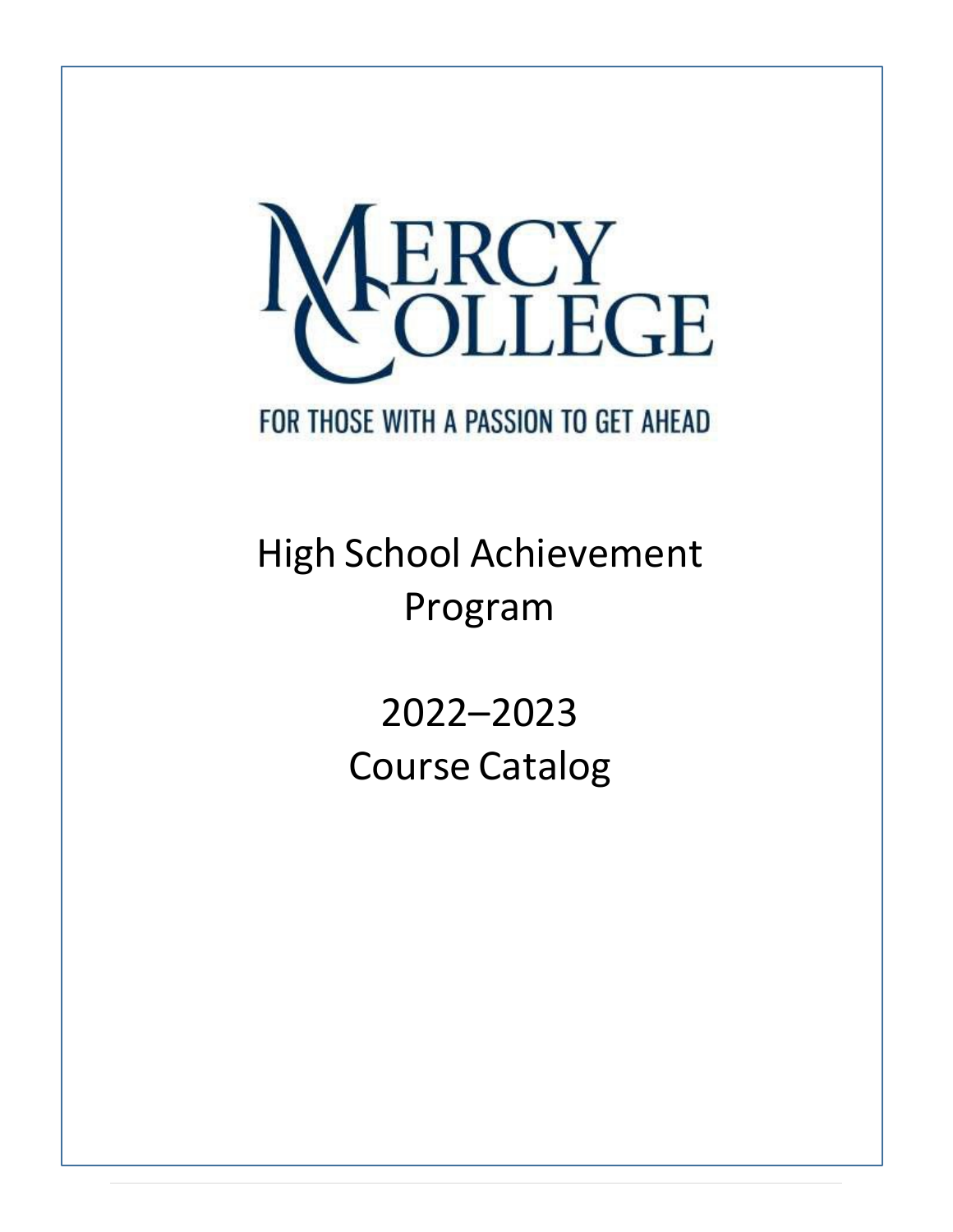#### BUSINESS LAW

#### **BLAW 240 Business Law 1**

#### *Course Description*

An introduction to the legal system and the basic legal concepts pertinent to the structure, management, and operation of businesses. This course will also examine current trends and issues relevant to the legal and ethical responsibilities of business. Prerequisite: Placement at ENGL 110 or higher. 3 sem. hrs. 3 crs.

#### *Course Learning Outcomes*

Upon completion of this course, students should be able to:

- 1. Apply the principles regarding the legal environment of business and business ethics and corporate social responsibility
- 2. Apply the laws of corporate governance to management decision making
- 3. Discuss the legal relevance of different corporate structures
- 4. Describe laws and legal concepts related to business law and its application to business entities
- 5. Critically analyze legal and ethical issues in business situations and fact patterns
- 6. Apply relevant legal concepts to address legal and ethical issues in business

#### COMPUTER INFORMATION SYSTEMS

#### **CISC/MATH 120 Introduction to Computers and Application Software**

#### *Course Description*

An introduction to computers and computing including the fundamentals of computer nomenclature, particularly with respect to personal computer hardware and software and the World Wide Web; develop an understanding of why computers are essential components in the business world and society in general; focus on the computer as a valuable productivity tool; present strategies for purchasing, and maintaining a personal computer system. This course has a wide-ranging hands-on lab component, which includes an introduction to and actual use of word-processing, spreadsheet, presentation, and Internet browser software. Prerequisites: None. 3 sem. hrs; 3 crs. Prospective students who have significant computer experience may take the departmental waiver exam for CISC/MATH 120. If the student passes the waiver exam, the student may take CISC/MATH 31, MATH 117 or MATH 122 instead.

#### *Course Learning Outcomes*

Upon completion of this course, students should be able to:

- 1. Interact with a computer to issue the most common operating system commands (using Microsoft Windows 10)
- 2. Complete assignments and projects that need the use of a word processor (Microsoft Word), a spreadsheet (Microsoft Excel), presentation software (Microsoft Power Point), database software (MS Access) or HTML, and browser software (Internet Explorer/Firefox/Chrome)

#### ECONOMICS

#### **ECON 120 The World of Business**

#### *Course Description*

This course introduces students to the world of business. The course presents the methods and practices that are used not only in business organizations but also in health care, education, government, and other organizations. With its coverage of management, marketing, finance, and information systems, the course provides a broad foundation for further study of these areas as well as useful knowledge for the workplace. 3 sem. hrs. 3 crs.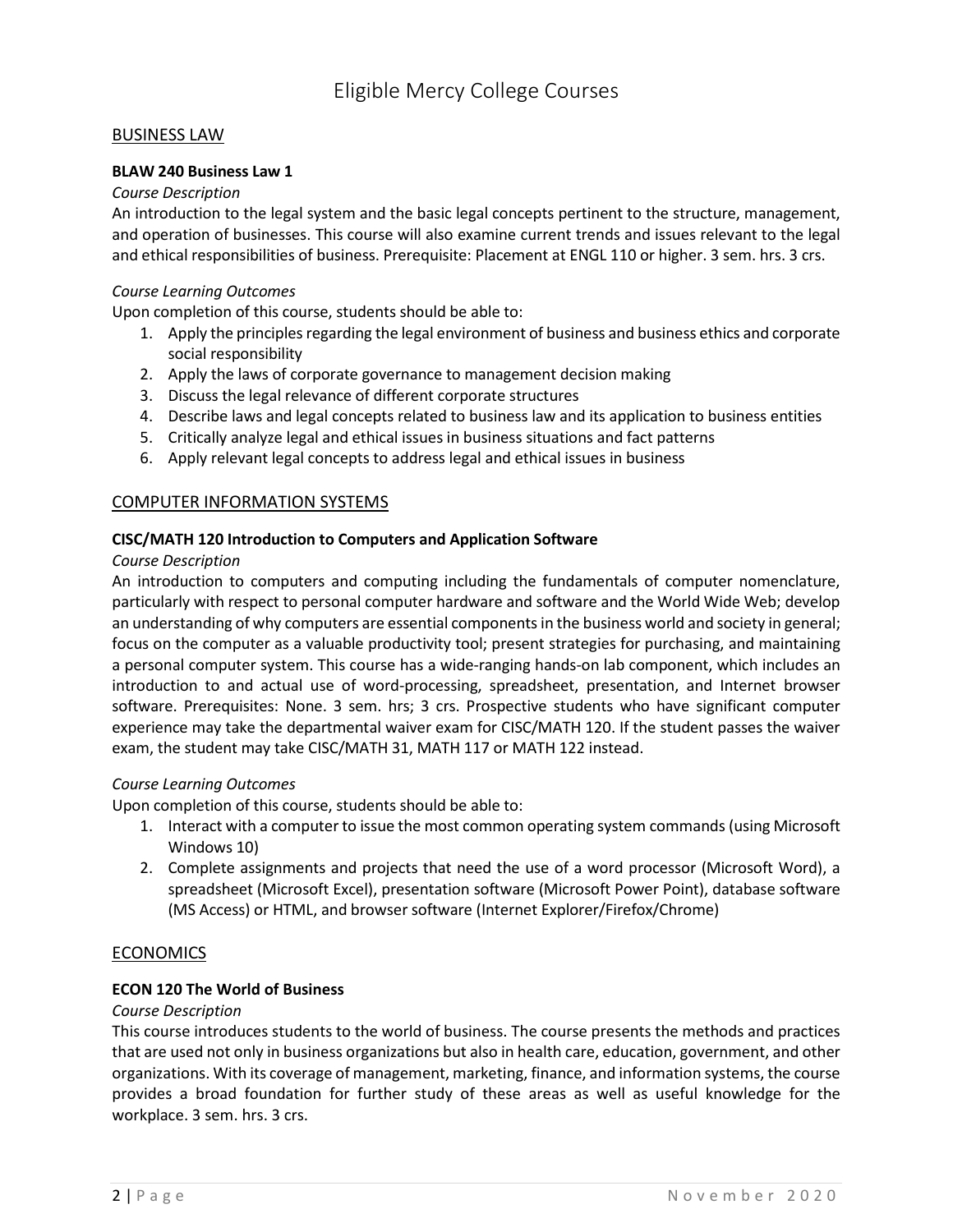#### *Course Learning Outcomes*

Upon completion of this course, students should be able to:

- 1. Apply key theories and practices of business within a variety of settings
- 2. Discuss how management, marketing, law, finance, technology, sociology environment, and ethics relate to each other in the business world
- 3. Use research skills to analyze the current environment of management

#### SOCIOLOGY

#### **SOCL 101 Introduction to Sociology**

#### *Course Description*

Introduction to the scientific study of human behavior as related to group membership. Major areas of study in sociology: basic structure of human society and of smaller groups; transmission of culture and regulation of behavior; acquisition of the social self; violation of norms; stratification by class, race, ethnicity, sex, and age; major social institutions; populations dynamics; and sociocultural change. 3 sem. hrs. 3 crs.

#### *Course Learning Outcomes*

Upon completion of this course, students should be able to:

- 1. Identify the basic features of social scientific research
- 2. Use an academic database to locate a peer reviewed research article
- 3. Compare and contrast sociology with other academic disciplines
- 4. Compare and contrast the role of values in sociological theory, research, and practice
- 5. Recognize the relationships between sociological concepts and principles as they related to everyday living
- 6. Describe the effect of gender, age, race, ethnicity, and class on human behavior and experience

# Eligible Advanced Placement (AP) Courses and Mercy College Course Equivalents *Please note that the College Board must approve all AP courses.*

#### AP BIOLOGY

#### **BIOL 160 General Biology I Lecture (Approved for AP Biology\*)**

# *\*Must meet the criteria for both BIOL 160 & 161 to be approved for AP Biology*

*Course Description* 

This course is an introduction to contemporary biology, covering the chemical basis of biology, cell structure and function, cell division, genetics, and basic molecular biology. Prerequisite: MATH 116 or higher, Corequisite: BIOL 160A. 3 hrs. lect., 1 hr recitation. 3 crs.

#### **BIOL 160A General Biology I Laboratory**

#### *Course Description*

This laboratory course is designed to complement concepts taught in the BIOL 160 lecture course. Students will gain proficiency in light microscopy, spectrometry, pipetting and experimentation. Prerequisite: MATH 116 or higher, Corequisite: BIOL 160. 3 hrs. lab. 1 cr.

#### *BIOL 160 Course Learning Outcomes*

- 1. Describe the chemical organization of the cell and its relationship to cellular functions, especially in metabolic operations, energy manipulations, and inheritance
- 2. Know about the structural organization of the cell and the relationship to cellular diversity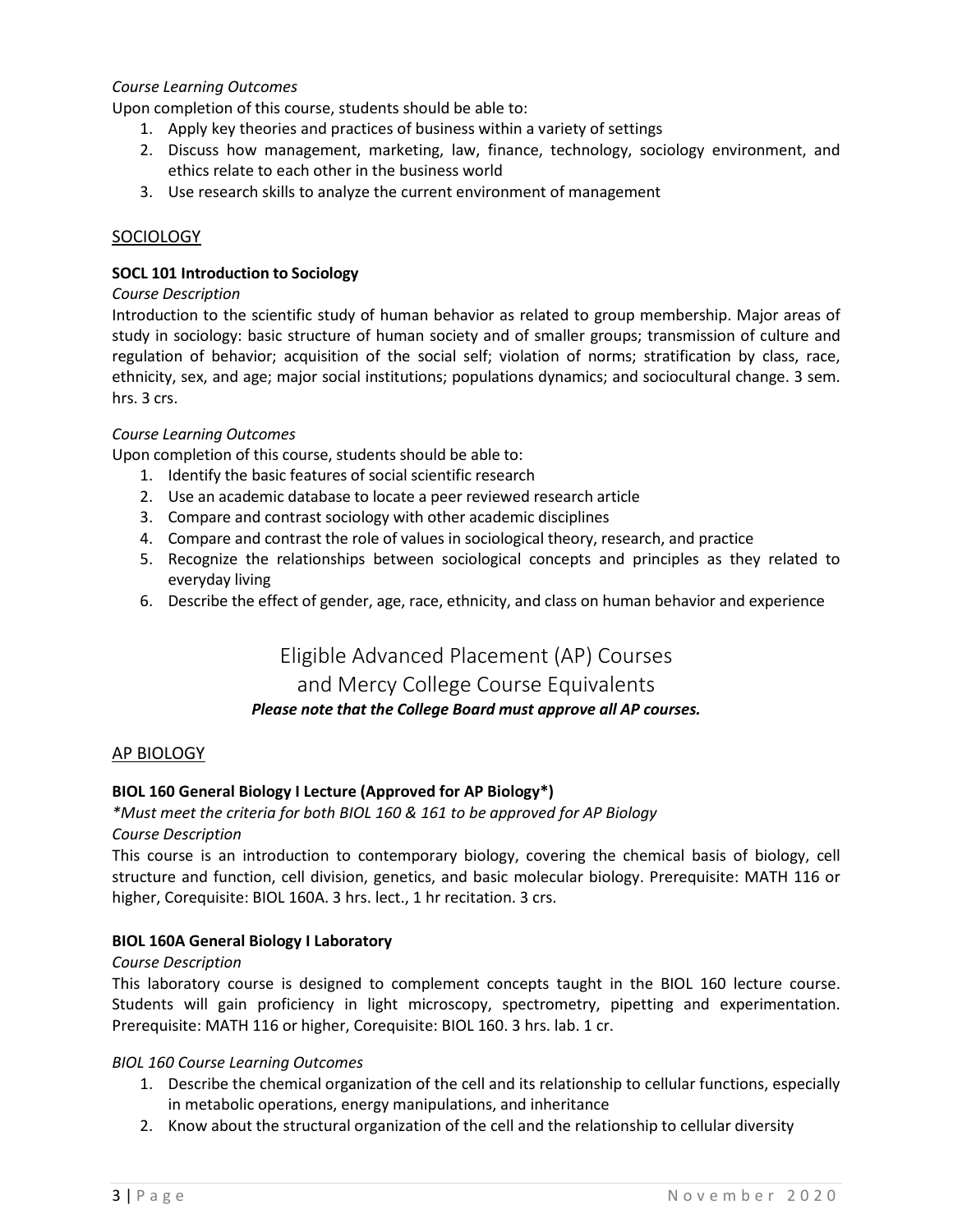- 3. Describe the function and significance of cell membranes
- 4. Describe the metabolic pathways of cellular respiration and photosynthesis and the relationship to cellular operations
- 5. Understand how the cell divides, sexual reproduction, and the concept of inheritance
- 6. Know the importance of nucleic acids in determining cellular properties, cellular operations, and mechanisms of inheritance
- 7. Describe the structure and function of the gene and its control over protein synthesis
- 8. Understand how genes regulate cellular and organismal function

#### **BIOL 161 General Biology II Lecture (Approved for AP Biology\*)**

*\*Must meet the criteria for both BIOL 160 & 161 to be approved for AP Biology*

#### *Course Description*

A study of the structure and function of living organisms with primary emphasis on multicellular organisms and their interactions. Prerequisite: BIOL 160. 3 hrs. lect., 3 hrs. lab. 3 crs.

#### **BIOL 161A General Biology II Laboratory**

#### *Course Description*

This laboratory course is designed to complement concepts taught in the BIOL 161 lecture course. Corequisite: BIOL 161. Prerequisites: BIOL 160/160A. 3 hrs. lab. 1 crs.

#### *BIOL 161 Course Learning Outcomes*

Upon completion of this course, students should be able to:

- 1. Classify a wide range of organisms from each kingdom of life
- 2. Identify the structure, function, and interaction of the major organ systems of mammals

#### AP CHEMISTRY

#### **CHEM 160 General Chemistry I Lecture (Approved for AP Chemistry\*)**

*\*Must meet the criteria for both CHEM 160 & 161 to be approved for AP Chemistry Course Description* 

A systematic development of the fundamental laws and theories of modern chemistry and the application of these principles to the chemistry of the elements and their compounds. Topics include atomic structure, the periodic table and properties of elements, chemical bonding, stoichiometric relationships, thermochemistry, and states of matter. Prerequisites: MATH 116 or higher. Corequisite: CHEM 160A. 3 hrs. lect., 1 hr. rec. 3 crs.

#### **CHEM 160A General Chemistry Laboratory**

#### *Course Description*

The laboratory introduces basic synthetic and analytical techniques, including gravimetric analysis, qualitative analysis, small-scale calorimetry, and the use of computers for data collection and analysis. Prerequisites: MATH 116 or higher. Corequisite: CHEM 160. 3 hrs. lab. 1 cr.

#### *CHEM 160 Course Learning Outcomes*

- 1. Categorize matter by physical state and chemical composition; perform density calculations
- 2. Distinguish between physical and chemical changes in matter
- 3. Explain the difference between atoms, molecules, and ions; describe the properties of the basic subatomic particles, perform calculations using atomic number, mass number, and atomic mass
- 4. Determine atomic mass from isotopic masses and fractional abundance
- 5. Use the periodic table to predict properties of elements and the compounds they form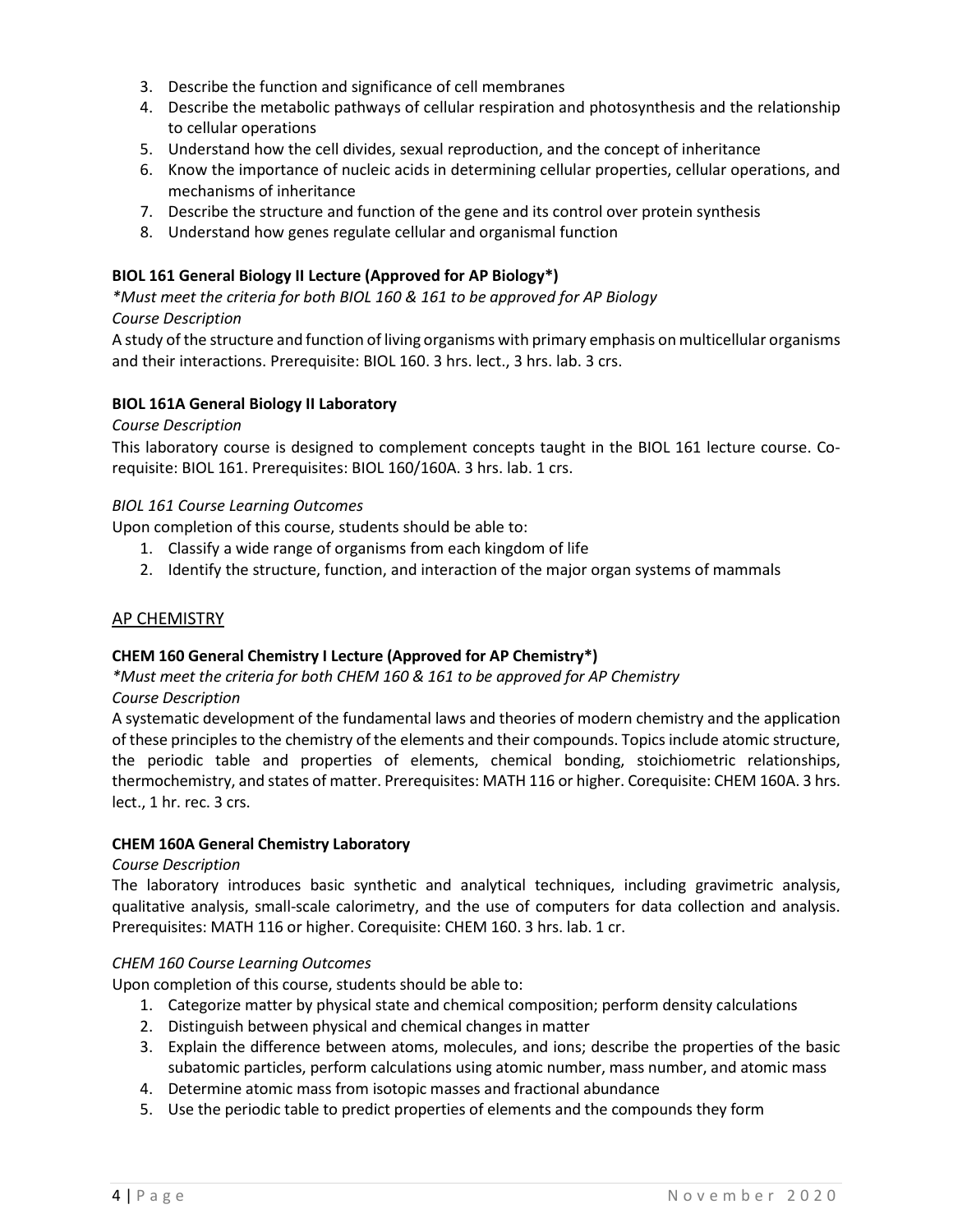- 6. Correctly write formulas for compounds and name compounds (including binary & ternary acids and hydrates); differentiate between ionic and covalent compounds
- 7. Convert amongst grams, atoms, and moles; calculate molar mass of a compound and mass percent composition
- 8. Determine the empirical formula of a compound from its mass percentage composition
- 9. Determine molecular formulas from empirical formulas
- 10. Balance chemical equations; perform stoichiometric calculations; calculate the limiting reactant
- 11. Classify chemical reactions as synthesis, decomposition, single displacement, or double displacement
- 12. Use solubility rules to predict the solubility of compounds in water; write net ionic
- 13. equations and identify spectator ions
- 14. Write equations for precipitation, acid-base, gas evolution, oxidation-reduction, or combustion reactions
- 15. Calculate the oxidation number of an element in a compound; identify which element is oxidized and which is reduced in a reaction
- 16. Distinguish between dilute and concentrated solutions
- 17. Use molarity as a measurement of concentration; interconvert molarity, moles, and volume, perform calculations involving dilution of solutions
- 18. Distinguish between kinetic and potential energy, and between energy and enthalpy.
- 19. Distinguish between heat and temperature; perform calorimetry calculations using specific heat
- 20. Determine whether a reaction is endothermic or exothermic from its heat of reaction
- 21. Distinguish between enthalpy and entropy; write and manipulate thermochemical equations
- 22. Determine heats of reaction (LlH) from calorimetric data; apply Hess's Law to calculate LlH
- 23. Convert between wavelength and frequency of light; calculate the energy of a photon
- 24. Determine the wavelength or frequency of a hydrogen atom transition
- 25. Use the de Broglie equation to determine the wavelength associated with a particle
- 26. Distinguish between sets of quantum numbers that are permissible and not permissible; describe properties of the atomic orbitals
- 27. Use the Aufbau Principle, its exceptions, the Pauli Exclusion Principle, and the periodic
- 28. table to write and recognize correct electron configurations of atoms and ions
- 29. Use Hund's Rule to write orbital diagrams and predict magnetic properties of atoms
- 30. Use the periodic table to predict trends in the following properties: atomic radius, ionic
- 31. radius, ionization energy, electron affinity, and electronegativity
- 32. Write Lewis structures of atoms, molecular compounds, polyatomic ions, and resonance structures. Distinguish between the properties of ionic, covalent, and polar covalent bonds.
- 33. Determine relative lattice energies, formal charges, bond lengths, and bond energies.
- 34. Use the VSEPR Model and Valence Bond (hybrid orbital) Theory to determine the geometry of molecules; determine the effect of lone electron pairs on bond angle; relate dipole moment to molecular geometry; describe multiple bonding in terms of sigma and pi bonds.
- 35. Use the kinetic molecular theory to explain properties of gases; solve problems using Boyle's, Charles's, Avogadro's, Dalton's, Graham's laws the ideal gas law, and the van der Waals equation.
- 36. Determine the molecular weight of a gas from its density; calculate the mass of a gas collected over water
- 37. Apply their knowledge of chemical concepts to explain biological phenomena

### **CHEM 161 General Chemistry II Lecture (Approved for AP Chemistry - \*Must meet the criteria for both CHEM 160 & 161 to be approved for AP Chemistry)**

#### *Course Description*

This course is a continuation of general chemistry I and is designed to provide students an understanding of solutions, acids and bases, thermodynamics, electrochemistry, and kinetics. Prerequisites: CHEM 160/160A. Corequisite: CHEM 161A. 3 hrs. lect., 1 hr. rec, 3 crs.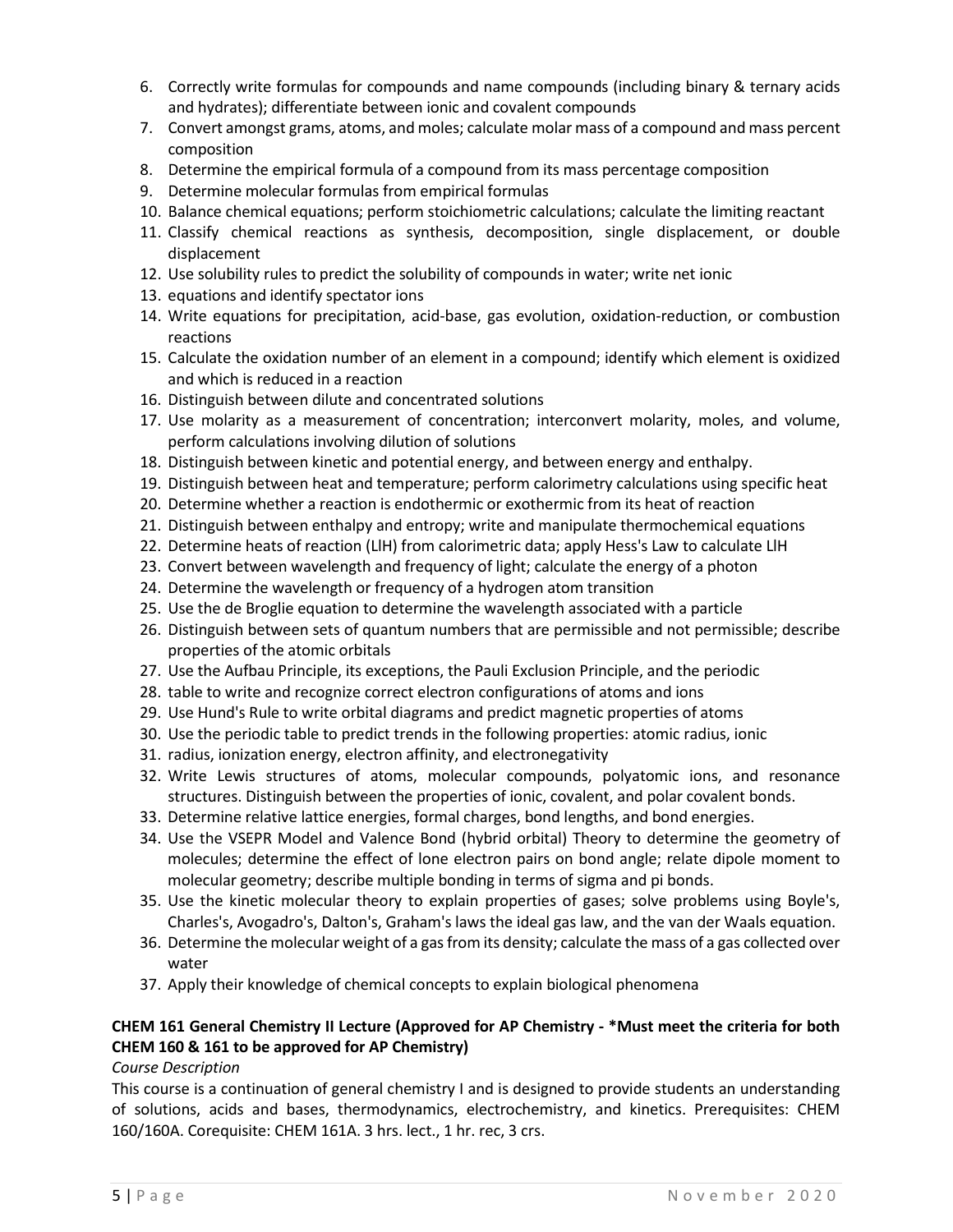#### **CHEM 161A General Chemistry II Laboratory**

#### *Course Description*

The laboratory emphasizes analytical techniques associated with lecture topics. Computers are used in laboratories for data collection and analysis. Prerequisites: CHEM 160/160A. Corequisite: CHEM 161. 3 hrs. lab. 1 cr.

#### *CHEM 161 Course Learning Outcomes*

- 1. Use the kinetic molecular theory to explain properties of liquids and solids, vapor pressure, and boiling; calculate the heat required for a phase change; calculate vapor pressure at a given temperature; interpret phase diagrams
- 2. Identify the relevant intermolecular force operating between molecules; relate type of bonding and intermolecular forces to properties of liquids and solids
- 3. Perform calculations involving molarity and volumetric analysis; describe factors affecting solubility of substances; solve problems using Henry's Law and colligative properties
- 4. Calculate reaction rates, order of a reaction, and the half-life of a reaction from experimental data
- 5. Apply Collision Theory to explain the factors affecting reaction rates and interpret potential energy diagrams. Use the Arrhenius equation to determine the effect of temperature on rate
- 6. Relate the reaction mechanism to the rate law
- 7. Calculate equilibrium constants from the reaction composition; use the equilibrium constant to predict the direction of a reaction and the equilibrium concentrations of substances
- 8. Apply Le Chatelier's Principle to predict the response of a system at equilibrium to a change in condition
- 9. Use the Arrhenius, Bronsted-Lowry, and Lewis definitions of acids and bases to explain their properties
- 10. Distinguish between weak and strong acids, dilute and concentrated solutions; relate acid strength to molecular structure
- 11. Calculate pH of a solution from its hydrogen ion concentration or from its equilibrium constant, Ka or Kb
- 12. Classify a solution as acidic, basic, or neutral based on its pH; classify a salt solution as acidic, basic, or neutral based on the composition of the salt
- 13. Perform calculations involving the common ion effect, buffers, titration, and complex ion equilibria
- 14. Apply the three laws of thermodynamics to chemical reactions; use the Gibbs Free Energy equation to predict the spontaneous direction of a chemical reaction
- 15. Calculate the heat of reaction, entropy change, and enthalpy change for a reaction
- 16. Relate the Gibbs Free Energy Change to the equilibrium constant for a reaction determine the non-standard free energy change for a reaction
- 17. Write half-reactions for oxidation and reduction; identify oxidizing and reducing reagents in a reaction. Determine the oxidation state of an element in a compound or polyatomic ion
- 18. Balance equations for oxidation-reduction reactions
- 19. Calculate standard electrode potentials and use them to determine the spontaneous direction of a redox reaction and the equilibrium constant. Determine non-standard electrode potentials
- 20. Analyze an equation for an electrolytic cell. Write the equations for the reactions at the anode and cathode. Perform stoichiometry calculations related to electrolysis
- 21. Predict a product or reactant in a nuclear reaction; write equations for nuclear reactions; predict the category of radioactive decay that a radioactive nuclide will undergo
- 22. Perform calculations involving half-life and radioactive dating
- 23. Describe the use of radioactive isotopes in medical therapy and diagnostic imaging procedures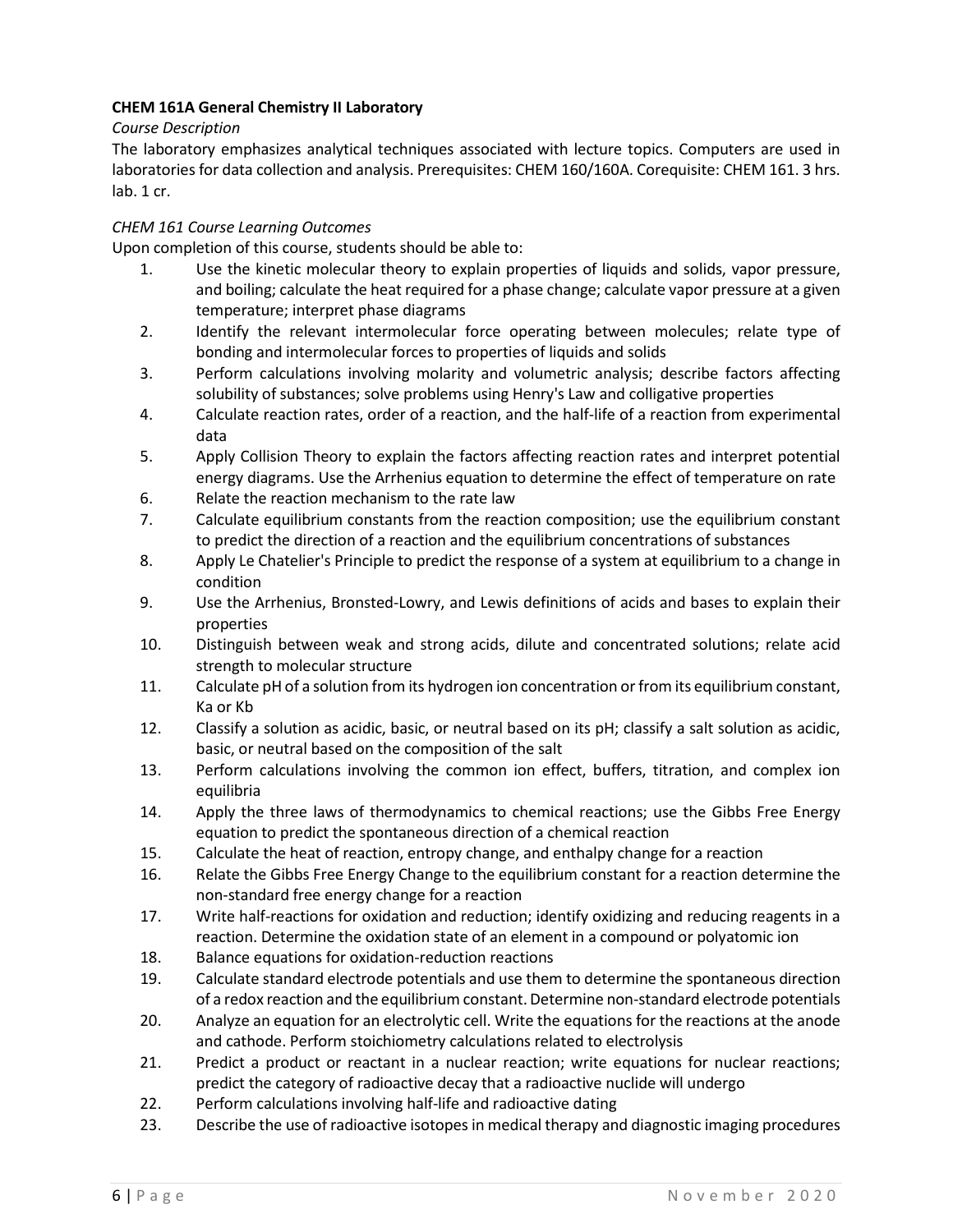24. Apply their knowledge of chemical concepts to explain biological phenomena

#### AP COMPUTER SCIENCE

#### **CISC/ MATH 131 Foundations of Computing I (Approved for AP Computer Science)**

#### *Course Description*

In Foundations of Computing I, students will be introduced to the basic aspects of problem solving, data representation, algorithm design, and object-oriented design and programming. The Python programming language will be used as the means to implement programs. This course prepares students for problem analysis and solution design. Students will also discuss ethical and social issues relating to computing. Prerequisites: None. 2 sem. hrs. 2 hrs. lab. 3 crs.

#### *Course Learning Outcomes*

Upon completion of the course, students should be able to:

- 1. Describe the interdisciplinary nature of computer science
- 2. Explain the fundamental principles and goals of software engineering and object-oriented programming
- 3. Explain the importance of the syntax and semantics of a programming language
- 4. Use all elementary constructs of the Python language
- 5. Use Python's basic graphic capabilities and graphical user interfaces
- 6. Systematically analyze a problem and design a simple algorithm from a specification
- 7. Translate an algorithm into the Python programming language
- 8. Use an Integrated Development Environment to write, edit, execute, and test Python programs
- 9. Write clear program documentation

#### AP ENGLISH

#### **ENGL 111 Composition I (Approved for AP English**)

#### *Course Description*

Introduction to elements of expository writing and research methods through the study of literary texts (nonfiction genre). Students read and examine these texts to formulate essays in several rhetorical modes. Placement determined by the English faculty. 3 sem. hrs. 3 crs.

#### *Course Learning Outcomes*

Upon completion of this course, students should be able to:

- 1. Use close reading strategies to foster analytical discussions of a variety of texts
- 2. Respond to a variety of rhetorical situations by composing in different genres directed toward different audiences
- 3. Practice the writing process, which includes pre-writing, drafting, and revising in collaboration with peers and the instructor
- 4. Demonstrate metacognition by reflecting on self and growth as writers
- 5. Demonstrate basic skills necessary for academic writing, such as direct quotation, paraphrasing, and parenthetical citation
- 6. Use and practice correct grammar, punctuation, style, and documentation in essays

#### **ENGL 112 Composition II (Approved for AP English)**

#### *Course Description*

Students read and critically analyze literary works (fiction and/or drama). Students compose a full-length research essay based on assigned topics. Prerequisite: ENGL 111. 3 sem. hrs. 3 crs.

#### *Course Learning Outcomes*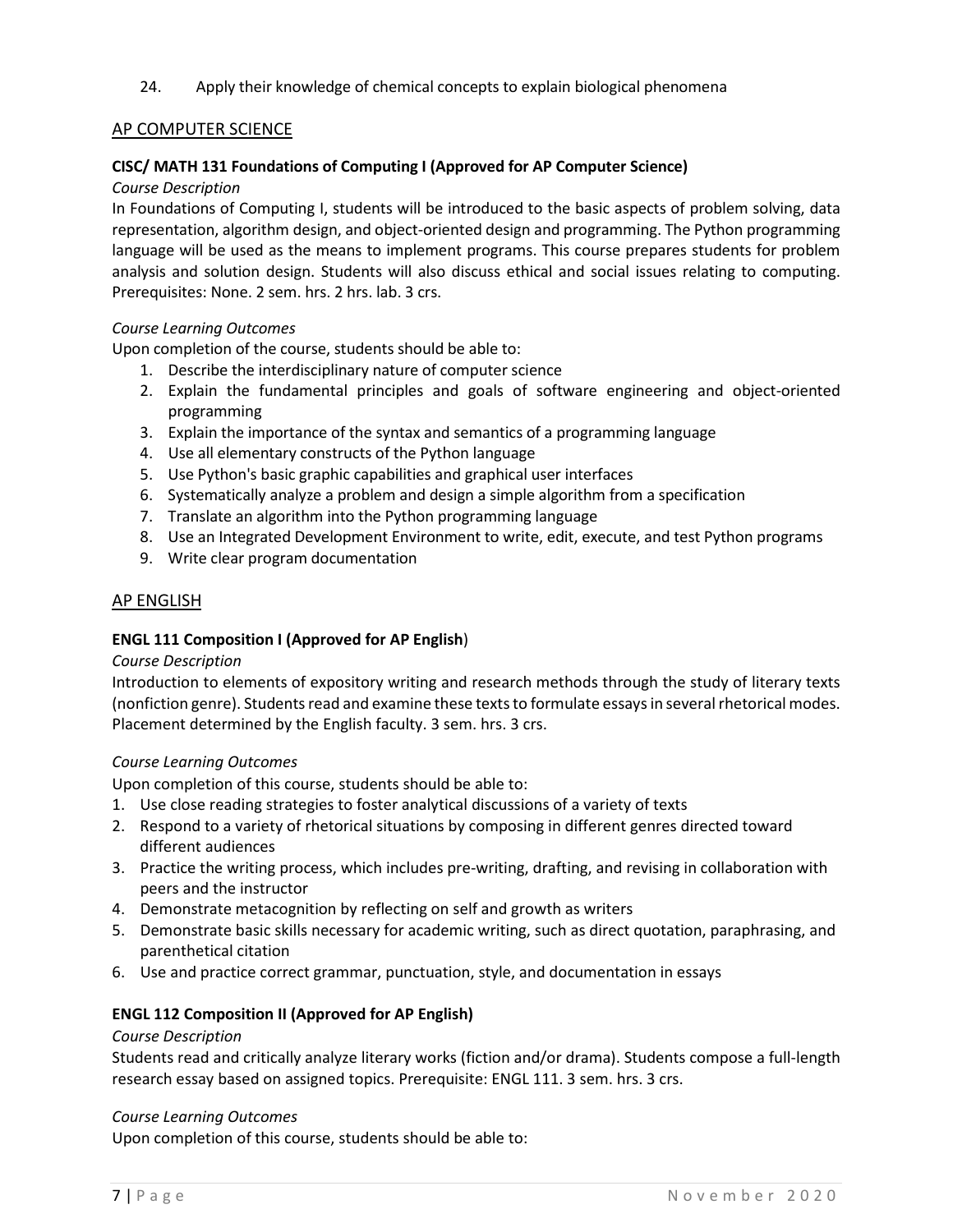- 1. Use close reading strategies to foster analytical discussions of fiction and nonfiction texts
- 2. Write clear, coherent research-based genres that work to support a final research essay
- 3. Engage in research methods and writing by gathering a range of scholarly sources, evaluating these sources, and placing them in conversation with each other
- 4. Demonstrate audience awareness by identifying different academic audiences and writing for these audiences
- 5. Continue refining the writing process, which includes pre-writing, drafting, and revising in collaboration with peers and the instructor
- 6. Demonstrate correct grammar, punctuation, style, and documentation appropriate for academic writing

#### AP ENVIRONMENTAL SCIENCE

#### **BIOL 112 Environmental Science (Approved for AP Environmental Science)**

#### *Course Description*

A study of the basic biological concepts and scientific methodology as exemplified in the study of the present-day environmental problems such as air and water pollution, food control and population, and their effects on humans. 3 sem. hrs. 3 crs.

#### *Course Learning Outcomes*

Upon completion of this course, students should be able to:

- 1. Apply information learned through readings and other media posted on digitation
- 2. Comprehend the interdisciplinary (e.g. agricultural science, biology, chemistry, ecology, economics, geology, history, policy, etc.) concepts integral to environmental science
- 3. Analyze current environmental issues and evaluate potential solutions
- 4. Relate the features of human populations to different types of environmental degradation
- 5. Assess the costs/benefits of conservation vs. remediation or technological solutions
- 6. Recognize the impact of globalization on our environment
- 7. Recognize the ecological footprints left by peoples on our planet
- 8. Participate in weekly class discussions and peer review student digitation posts
- 9. Work effectively in a group to create a brochure about sustainable solutions
- 10. Recognize the variety of worldviews associated with the environment
- 11. Describe their own worldview and speculate about how and why they formed it

#### AP CALCULUS AB

#### **MATH 201 Pre-Calculus (Approved for AP Calculus AB)**

#### *Course Description*

An introduction to real-valued functions and their graphs including polynomial, rational, exponential, logarithmic, and trigonometric functions. Functions will be represented symbolically, numerically, graphically, and verbally. Real-world applications will be used to introduce the concepts. Graphing calculators will be used throughout the course. Prerequisite: MATH116 or a minimum grade of B in high school intermediate algebra. 2 sem. hrs. 2 hrs. lab, 3 crs.

#### *Course Learning Outcomes*

- 1. Read and interpret graphs of linear, quadratic, polynomial, exponential, logarithmic and trigonometric functions
- 2. Raise their comfort level when approaching a multi-step mathematical problem
- 3. Be prepared to tackle the challenges of higher mathematics and computer science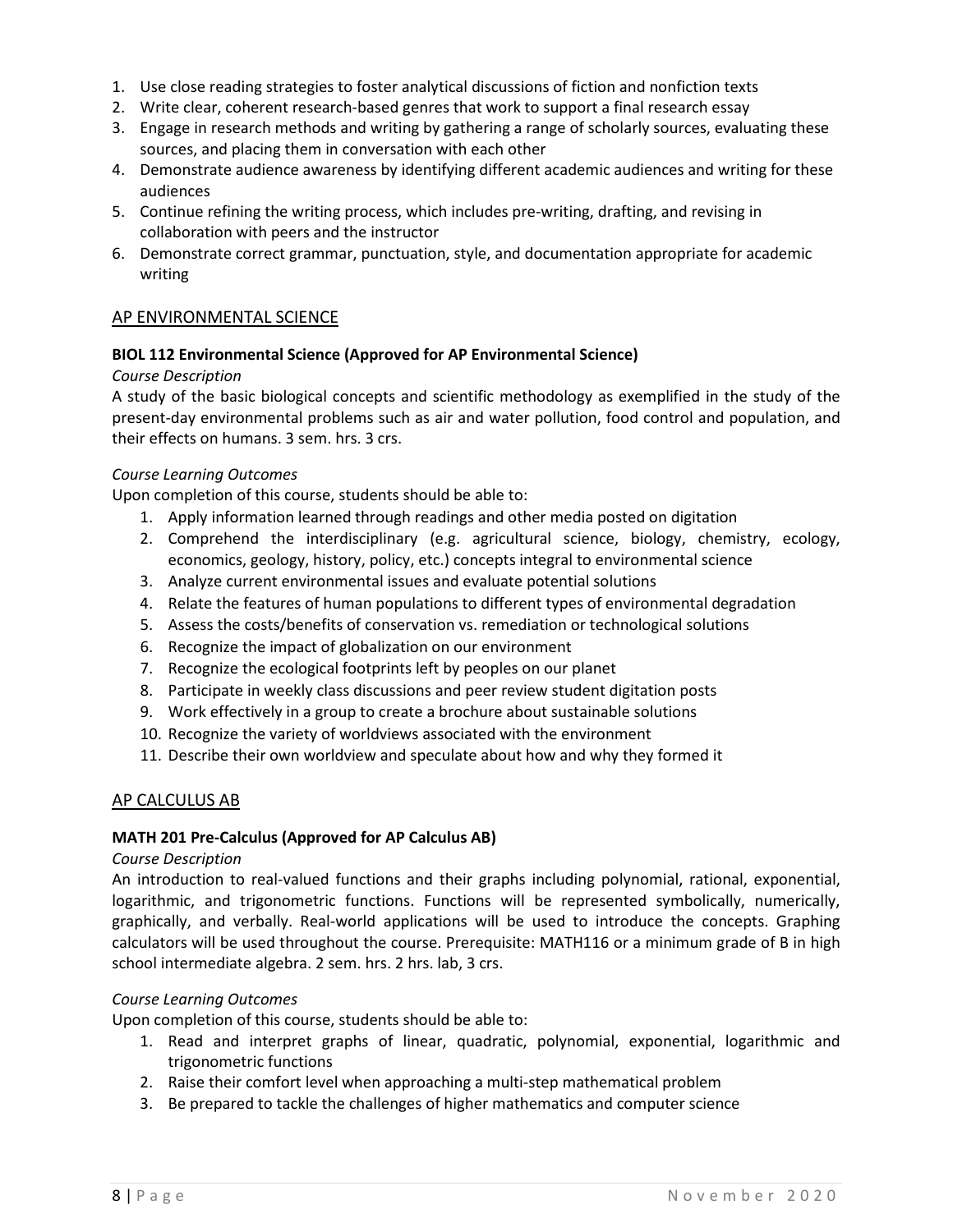4. Set up and solve word problems involving linear, quadratic, exponential, logarithmic and trigonometric equations

#### **MATH 260 Calculus I (Approved for AP Calculus AB and AP Calculus BC)**

#### *Course Description*

This course will introduce students to Calculus. Topics include limits, derivatives differential rules, applications of differentiation, antiderivatives, and the Fundamental Theorem of Calculus. Prerequisite: MATH 201 4 sem. hrs. 4 crs.

#### *Course Learning Outcomes*

Upon completion of this course, students should be able to:

- 1. Interpret a function from an algebraic, numerical, graphical and verbal perspective
- 2. Verify the value of the limit of a function at a point using the definition of the limit
- 3. Calculate the limit of a function at a point numerically and algebraically using appropriate techniques including L'Hospital's rule
- 4. Find points of discontinuity for functions and classify them
- 5. Interpret the derivative of a function at a point the as the instantaneous rate of change in the quantity modeled and state its units
- 6. Interpret the derivative of a function at a point as the slope of the tangent line and estimate its value from the graph of a function
- 7. Sketch the graph of the derivative from the given graph of a function
- 8. Compute the value of the derivative at a point algebraically using the (limit) definition
- 9. Derive the expression for the derivative of elementary functions from the (limit) definition
- 10. Show whether a function is differentiable at a point
- 11. Compute the expression for the line tangent to a function at a point
- 12. Compute the expression for the derivative of a function using the rules of differentiation including the power rule, product rule, and quotient rule and chain rule
- 13. Compute the expression for the derivative of a composite function using the chain rule of differentiation
- 14. Differentiate a relation implicitly and compute the line tangent to its graph at a point
- 15. Differentiate exponential, logarithmic, and trigonometric and inverse trigonometric functions
- 16. Obtain expressions for higher order derivatives of a function using the rules of differentiation
- 17. Interpret the value of the first and second derivative as measures of increase and concavity of functions
- 18. Compute the critical points of a function on an interval
- 19. Identify the extrema of a function on an interval and classify them as minima, maxima or saddles using the first derivative test

#### AP CALCULUS BC

#### **MATH 261 Calculus II (Approved for AP Calculus BC)**

#### *Course Description*

This course continues the study of Calculus after Calculus I. Topics include the definite and indefinite integrals, the Fundamental Theorem of Calculus, techniques of integration, numerical method, improper integrals, applications of the integral to real-world problems, sequences, and series. Prerequisite: MATH 260 4 sem. hrs. 4 crs.

#### *Course Learning Outcomes*

Upon completion of the course, the student will be able to:

- 1. Define standard integral objects
- 2. Develop integration techniques
- 3. Develop numerical integration techniques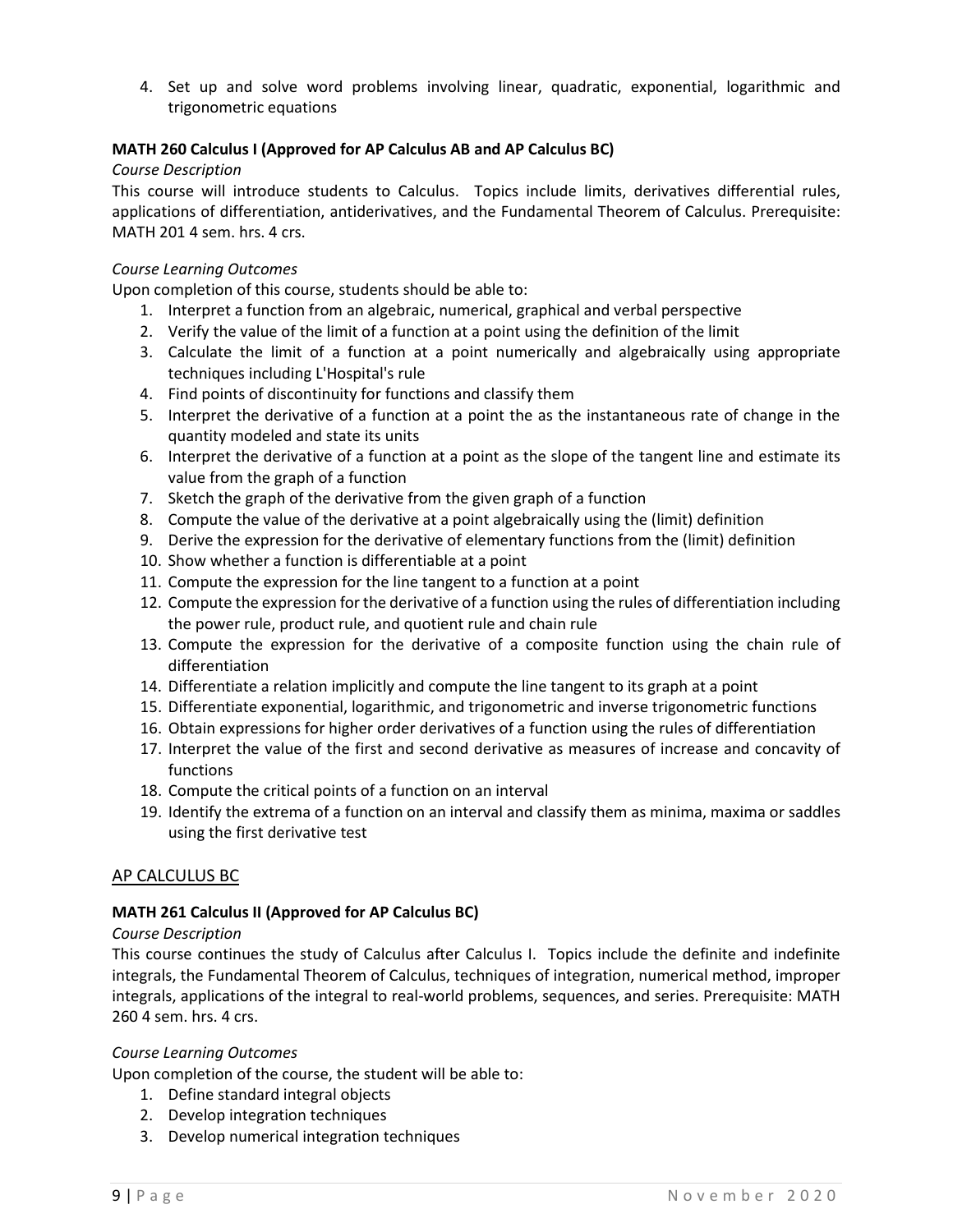- 4. Explore various applications of the integral
- 5. Solve definite and indefinite integrals
- 6. Solve application problems
- 7. Interpret the area enclosed between curves as a definite integral and compute its value
- 8. Set up the Riemann sum representing the volume enclosed by a geometric solid, convert the result to a definite integral and compute its value
- 9. Interpret a volume of revolution of a function's graph around a given axis as a sum of disks or cylindrical shells, convert to definite integral form and compute its value
- 10. Express the length of a curve as a (Riemann) sum of linear segments, convert to definite integral form and compute its value
- 11. Express the surface area of revolution of a function's graph around a given axis as a (Riemann) sum of rings, convert to definite integral form and compute its value
- 12. Anti-differentiate products of functions by parts
- 13. Recognize and implement appropriate techniques to anti-differentiate products of trigonometric functions
- 14. Devise and apply a trigonometric substitution in integrals involving Pythagorean quotients
- 15. Decompose a rational integrand using partial fractions
- 16. Determine convergence of improper integrals with discontinuities in their domain or infinite limits of integration
- 17. Apply basic anti-differentiation techniques to selected problems arising in various fields such as physical modeling, economics and population dynamics

#### AP EUROPEAN HISTORY

## **HIST 101 European History to 1500 (Approved for AP European History and AP World History)**

#### *Course Description*

An overview of European history from antiquity to 1500: the rise and fall of Greece and Rome; the Middle Ages; the Italian and Northern Renaissance; the beginning of the Reformation. Extensive map work is required. 3 sem. hrs. 3 crs

#### *Course Learning Outcomes*

Upon completion of this course, students should be able to:

- 1. Demonstrate proficiency in analyzing primary and secondary sources through written assignments
- 2. Demonstrate proficiency in critical reading and provide written responses in the evaluation of European history texts
- 3. Demonstrate an understanding of change over time within a historical context with respect to social, religious, political, economic, and/or technological forces among the various societies
- 4. Demonstrate knowledge of European history until 1500 through examinations, written assignments, and oral and/or digital presentation

#### **HIST 102 European History Since 1500 (Approved for AP European History)**

#### *Course Descripti*on

An overview from the Reformation to the present: the Counter Reformation; the Age of Discovery; absolutism and parliamentarianism; the Scientific Revolution and the Enlightenment; the French Revolution; the development of political and economic ideologies; World War I; the Russian Revolution; the emergence of Fascism and Totalitarianism; World War II and its aftermath. 3 sem. hrs. 3 crs.

#### *Course Learning Outcomes*

Upon completion of this course, students should be able to:

1. Demonstrate proficiency in analyzing primary and secondary sources through written assignments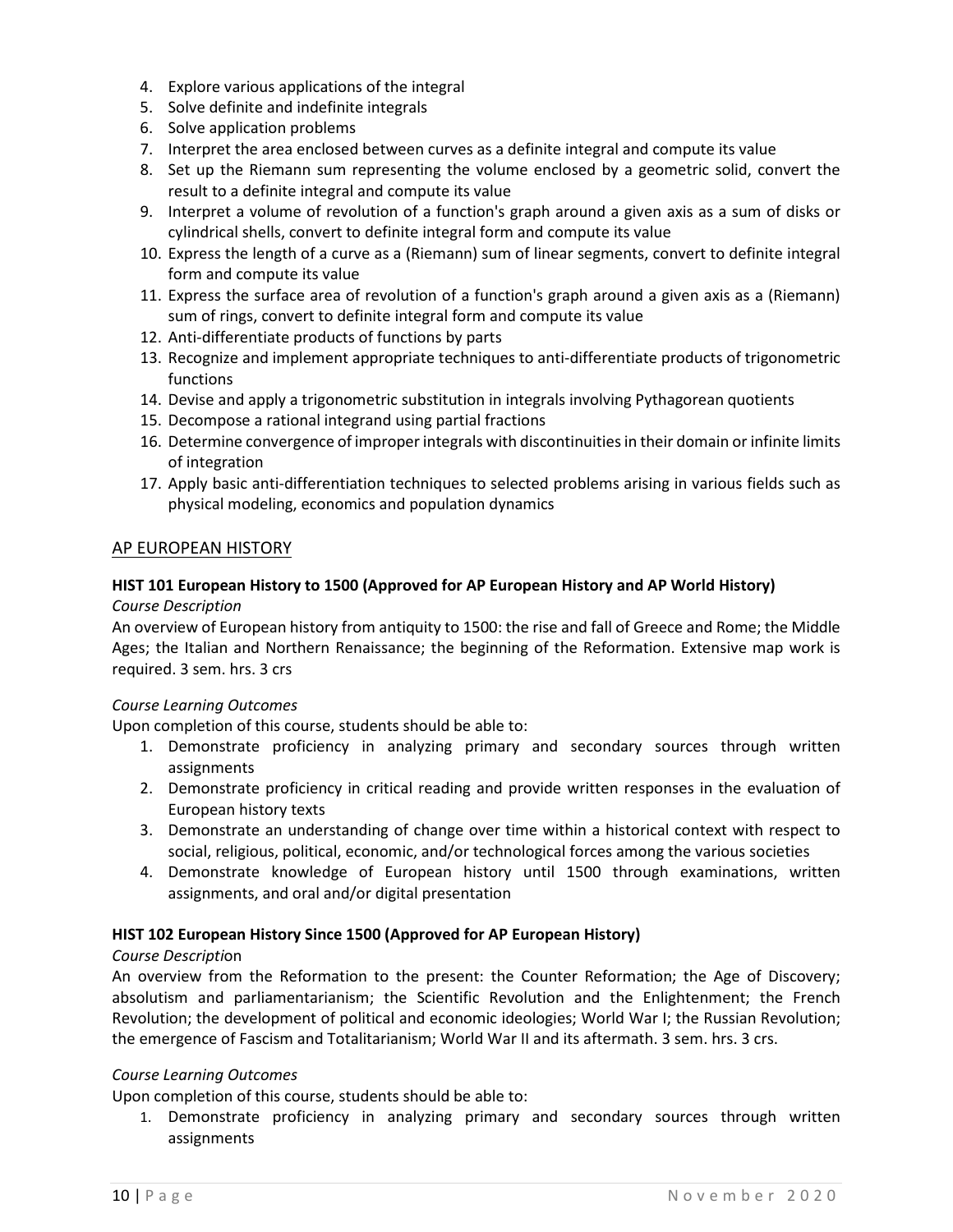- 2. Demonstrate proficiency in critical reading and provide written responses in the evaluation of European history texts
- 3. Demonstrate an understanding of change over time within a historical context with respect to social, religious, political, economic, and/or technological forces among the various societies
- 4. Demonstrate knowledge of European history since 1500 through examinations, written assignments, and oral and/or digital presentation

#### AP FRENCH

#### **FREN 115 French for Communication (Approved for AP French)**

#### *Course Description*

A beginning French course designed to help develop listening and speaking skills in the French Language. The course will help students deal with real everyday situations (identifying needs, shopping, seeking medical assistance, gathering information, etc.). The aim of the course is to enable students to understand basic spoken French within the limits of the topics presented in the course, including (but not limited to) business, travel, and social interaction. This course is not open to students who have studied French in high school for more than two semesters or to students who have native or near-native fluency in French. 3 sem. hrs. 3 crs.

#### *Course Learning Outcomes*

Upon completion of this course, students should be able to:

- 1. Speak correctly in the present tense using ER, IR, and RE verbs
- 2. Ask and answer basic biographical questions in the present tense
- 3. Conjugate basic stem changing verbs in the present tense

#### **FREN 116 Communicating in French (Approved for AP French)**

#### *Course Description*

This course is a continuation of French 115 and is designed to further the progress made by students who will continue to learn the basic elements of French structure and vocabulary necessary for an ability in this language. The main emphasis of the course is on speaking and understanding French as it is spoken today in France and in over thirty countries throughout the world. Prerequisite: FREN 115 or the equivalent; two years of high school French; or approval of the Language program director. Please note that candidates for New York State Teacher Certification and Mercy College English Literature majors must take two courses (six credits) in a second language. These two courses must be in the same second language. 3 sem. hrs. 3 crs.

#### *Course Learning Outcomes*

Upon completion of this course, students should be able to:

- 1. Speak correctly using basic statements in the present and preterit tenses
- 2. Ask and answer basic questions in the present or preterit tenses
- 3. Communicate effectively using French on a high beginner level

#### **AP GOVERNMENT AND POLITICS**

#### **POLS 101 Political Power in America (Approved for AP Government and Politics)**

#### *Course Description*

The use of political science theory and method to investigate American political institutions: executives, legislature, judiciaries, bureaucracies, mass media, parties, interest groups, elites, and publics; comparisons with foreign political institutions, including their relationship to American institutions as manifested in foreign politics and international relations; the importance of political institutions, American and foreign, to the lives of students. 3 sem. hrs. 3 crs.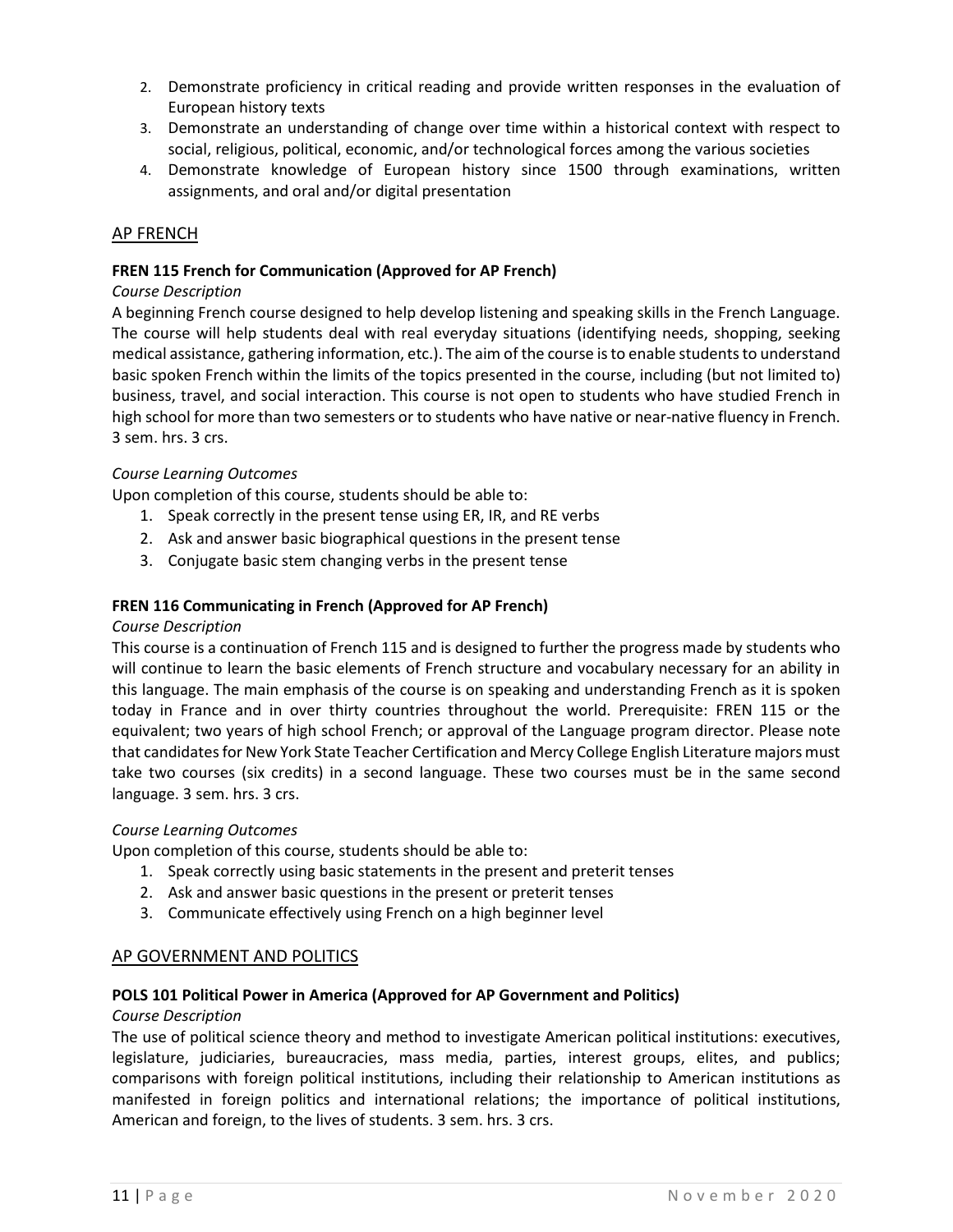#### *Course Learning Outcomes*

- 1. Develop an intelligent insight on the American government and its institutions
- 2. Develop analytical skills that enable them to critically address the topics at hand
- 3. Identify appropriate sources to answer the questions pertaining to the material
- 4. Demonstrate will and ability to engage in critical evaluation of texts, both in writing and orally
- 5. Learn to be prudent, balanced and show maturity when engaging in political debate, always keeping in mind that this is a quest for knowledge and that intelligence needs patience to develop

#### AP ITALIAN

#### **ITAL 115 Italian for Communication (Approved for AP Italian)**

#### *Course Description*

A beginning Italian course designed to help develop listening and speaking skills in the Italian language. The course will help students with real everyday situations (identifying needs, shopping, seeking medical assistance, gathering information, etc.). The aim of the course is to enable students to understand basic spoken Italian within the limits of the topics presented in the course, including (but not limited to) business, travel and social interaction. This course is not open to students who have studied Italian in high school for more than two semesters or to students who have native or near-native fluency in Italian. 3 sem. hrs. 3 crs.

#### *Course Learning Outcomes*

Upon completion of this course, students should be able to (orally and in writing):

- 1. Speak correctly in the present tense using ARE, ERE, and IRE verbs
- 2. Ask and answer basic biographical questions in the present tense
- 3. Conjugate basic stem changing verbs in the present tense

#### **ITAL 116 Communicating in Italian (Approved for AP Italian)**

#### *Course Description*

This course is a continuation of Italian 115 and is designed to further the progress made by students in developing basic communication skills in Italian. Students will continue to learn the basic elements of Italian structure and vocabulary necessary for an ability to communicate in this language. A large emphasis of the course is on speaking and understanding Italian as it is spoken today in Italy and in other parts of the world. Prerequisite: ITAL 115 or the equivalent; two years of high school Italian; or approval of the Language program director. Please note that candidates for New York State Teacher Certification and Mercy College English Literature majors must take two courses (six credits) in a second language. These two courses must be in the same second language. 3 sem. hrs. 3 crs.

#### *Course Learning Outcomes*

Upon completion of this course, students should be able to:

- 1. Speak correctly using basic statements in the present and preterit tenses
- 2. Ask and answer basic questions in the present or preterit tenses
- 3. Communicate effectively using Italian on a high beginner level

#### AP PHYSICS

#### **PHYS 160 Physics for the Life Sciences I (Approved for AP Physics 1 - 1st year)**

#### *Course Description*

This is the first in a two-semester sequence of introductory physics with integrated laboratory. Algebra based introduction to general physical principles in the areas of mechanics, energy, thermodynamics with conceptual and quantitative applications to phenomena in the life and health sciences. Prerequisite: MATH 201 or the equivalent. 3 hrs. lect. 3 hrs. lab. 4 crs.

*Course Learning Outcomes*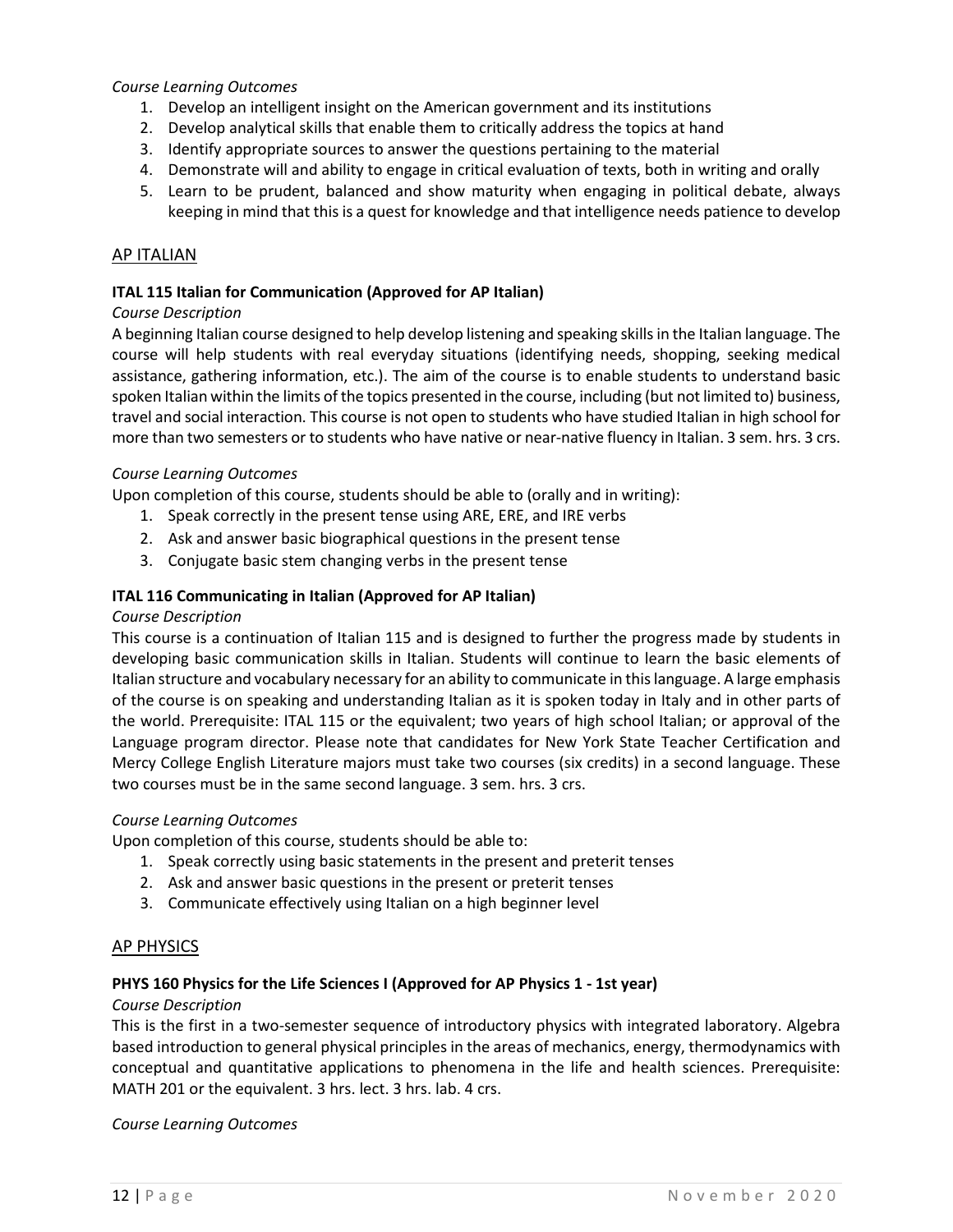Upon completion of this course, students should be able to:

- 1. Sustain authentic inquiry into physical mechanisms of biomechanical and life phenomena
- 2. Investigate biomechanical questions experimentally and using information from external sources
- 3. Construct conceptual models using basic physics principles to explain essential features of biomechanical functioning and representative data
- 4. Algebraically model the functional relationships in conceptual models to further insight into biomechanics inquiry
- 5. Quantitatively analyze biomechanical data to make inferences about biomechanical questions:
- 6. Synthesize different model representations, relationships, and data analysis, into a consistent and robust picture, articulating if or how the different functioning elements, together, give broader insight or inference into the biomechanics inquiry or activity, or can be generalized beyond the specific case investigated
- 7. Integrate and connect concepts and physical analysis with real world expertise or knowledge

#### **PHYS 161 Physics for the Life Sciences II (Approved for AP Physics 2 - 2nd year)**

#### *Course Description*

This is the second in a two-semester sequence of algebra-based, introductory physics with integrated laboratory. The physical principles in the areas of fluids, oscillations, waves, magnetism, electricity, quantum and nuclear physics, with conceptual and quantitative applications to phenomena in the life and health sciences. Prerequisites: MATH 201 or the equivalent; PHYS 160. 3 hrs. lect. 3 hrs. lab, 4 crs.

#### *Course Learning Outcomes*

Upon completion of this course, students should be able to:

- 1. Sustain authentic inquiry into underlying physical mechanisms of living and biomedical phenomena
- 2. Investigate the physical mechanisms underlying life and biomedical phenomena at different scales, through experimentation and researching scientific literature
- 3. Use basic physics principles to construct conceptual models to explain physical mechanisms underlying biological and biomedical functioning
- 4. Algebraically model the functional relationships related to conceptual models and to representative data of living and biomedical processes
- 5. Quantitatively analyze data to make inferences about physical mechanisms of biological/biomedical questions
- 6. Communicate clearly the reasoning and steps involved throughout processes of inquiry, investigation, model building, quantitative analysis and inference, in the integration of physics perspectives with biological/health perspectives
- 7. Create novel approaches of inquiry, investigation, modeling, quantitative analysis, and communication, in the integration of a physics perspective in domains of biology and health.
- 8. Collaboratively critique, self-assess, and revise

#### AP PSYCHOLOGY

#### **PSYN 101 Introduction to Psychology (Approved for AP Psychology)**

#### *Course Description*

An introduction to the science of psychology, including a review of major historical perspectives, methods of research, and contemporary theory and knowledge. Major areas of study include the biological basis of behavior, emotion and motivation, learning and conditioning, human development, personality, and abnormal behavior. 3 sem. hrs. 3 crs.

#### *Course Learning Outcomes*

Upon completion of this course, students should be able to:

1. Apply major psychological theories and perspectives.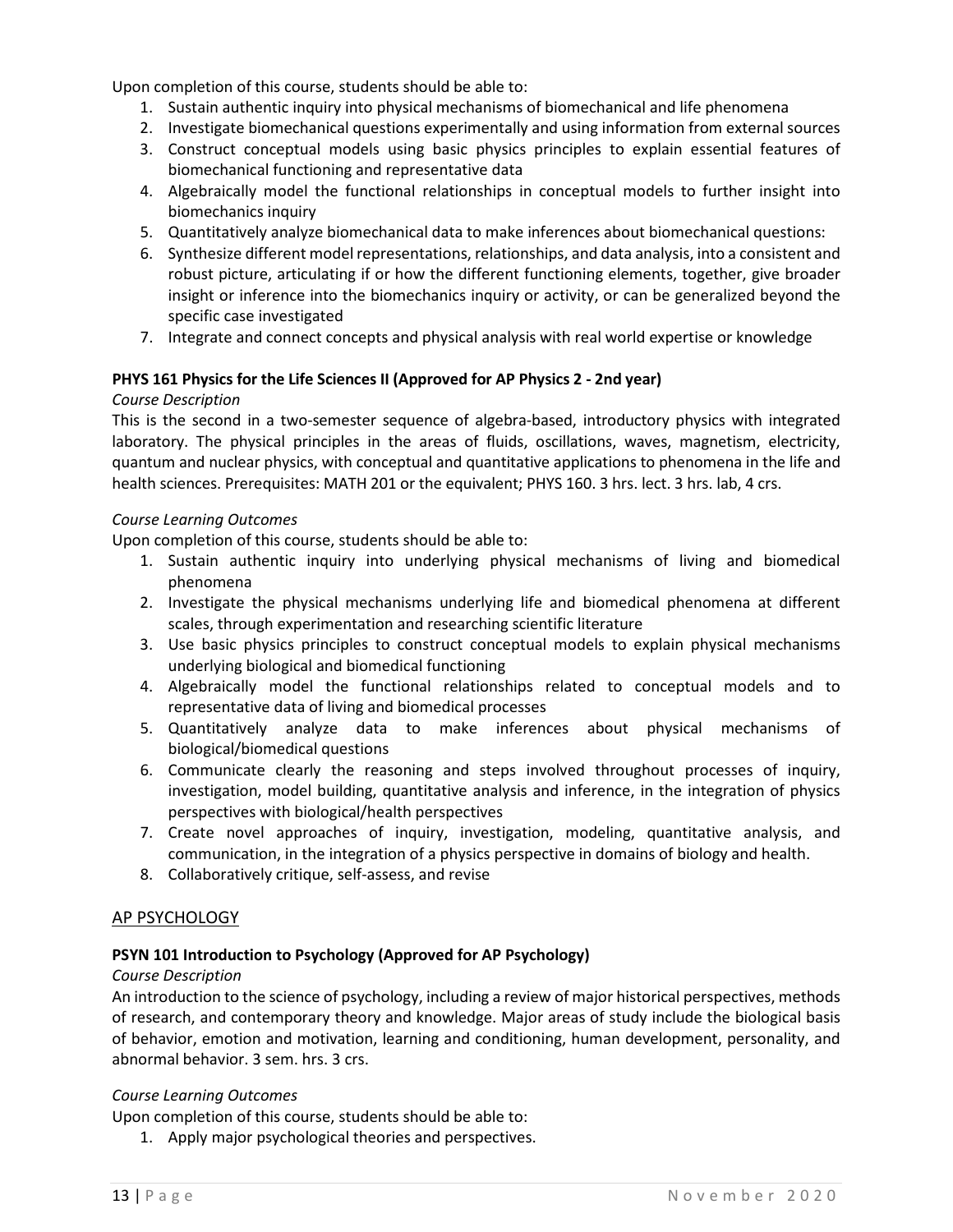- 2. Summarize and explain the major research methods utilized in psychology
- 3. Identify a peer reviewed research study using academic databases, discuss the parts of the paper and know how to reference articles in APA format

#### AP SPANISH

#### **SPAN 115 Spanish for Communication (Approved for AP Spanish)**

#### *Course Description*

A beginning Spanish course designed to help develop listening and speaking skills in the Spanish language. The course will help students deal with real everyday situations (identifying needs, shopping, seeking medical assistance, gathering information, etc.). The aim of the course is to enable students to understand basic spoken Spanish within the limits of the topics presented in the course, including (but not limited to) business, travel, and social interaction. This course is not open to students who have studied Spanish in high school for more than two semesters or to students who have native or near-native fluency in Spanish. 3 sem. hrs. 3 crs.

#### *Course Learning Outcomes*

- 1. Speak correctly in the present tense using AR, ER, and IR verbs
- 2. Ask and answer basic biographical questions in the present tense
- 3. Conjugate basic stem changing verbs in the present tense

#### **SPAN 116 Communicating in Spanish (Approved for AP Spanish)**

#### *Course Description*

This course is a continuation of Spanish 115 and is designed to further the progress made by students in developing basic communication skills in Spanish. Students will continue to learn the basic elements of Spanish structure and vocabulary necessary for an ability to communicate in this language. A large emphasis of the course is on speaking and understanding Spanish as it is spoken today in twenty countries in Europe and in the Americas. Prerequisite: SPAN 115 or the equivalent; two years of high school Spanish; or approval of the Language program director. 3 sem. hrs. 3 crs.

#### *Course Learning Outcomes*

Upon completion of this course, students should be able to:

- 1. Speak correctly using basic statements in present and preterit tenses
- 2. Ask and answer basic questions in the present or preterit tenses
- 3. Communicate effectively using Spanish on a high beginner level

#### AP STATISTICS

#### **MATH 122 (ECON 122) Statistics (Approved for AP Statistics)**

#### *Course Description*

A survey of statistical material and techniques, with special reference to economic and business data. Methods of collecting, charting, and analyzing statistical data; frequency distributions; introduction to discrete probability; normal curve analysis; introduction to hypothesis testing and confidence intervals; linear regression and correlation; index numbers. Prerequisites: MATH 115 or 116, and CISC/MATH 120 and placement at the ENGL 109 level. 3 sem. hrs. 3 crs.

#### *Course Learning Outcomes*

- 1. Show competence in the terminology, concepts, methodologies and theories used within the statistics discipline
- 2. Discuss knowledge, ideas, and reasoning clearly and effectively in written or oral forms appropriate to statistics